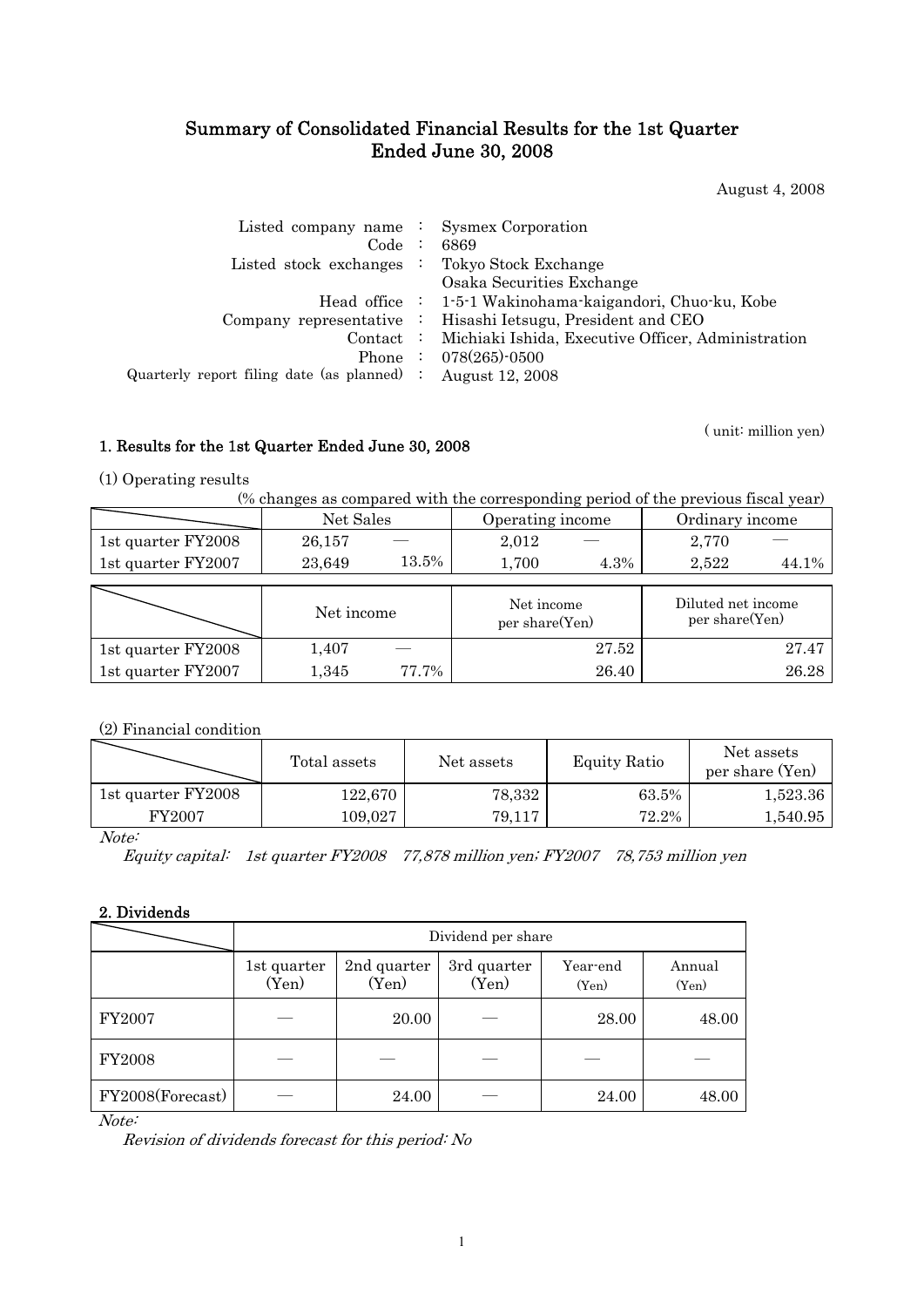## 3. Business Forecast for the Year Ended March 31, 2009

| (% changes as compared with the corresponding period of the previous fiscal year) |         |                                                                |        |      |        |      |       |                              |        |  |
|-----------------------------------------------------------------------------------|---------|----------------------------------------------------------------|--------|------|--------|------|-------|------------------------------|--------|--|
|                                                                                   |         | Net Sales<br>Operating income<br>Ordinary income<br>Net income |        |      |        |      |       | Net income<br>per share(Yen) |        |  |
| 2nd quarter<br><b>FY2008</b><br>(cumulative)                                      | 56,000  |                                                                | 7,000  |      | 7,000  |      | 4,200 |                              | 82.16  |  |
| Annual                                                                            | 118,000 | 6.6%                                                           | 16,000 | 6.4% | 15,800 | 8.6% | 9,600 | $5.1\%$                      | 187.79 |  |

Note:

Revision of business forecast for this period: No

# 4. Other Information

- (1) Changes in significant subsidiaries: No
- (2) Application of simplified accounting method and special accounting policy for quarterly financial reporting: Yes
- (3) Changes in accounting procedures
	- 1) Changes based on revisions of accounting standard: Yes
	- 2) Other changes: Yes
- (4) Number of shares outstanding (Ordinary shares)
	- 1) Number of shares outstanding at the end of each fiscal period (including treasury stock): 1st quarter FY2008 51,219,108 shares; FY2007 51,203,108 shares
	- 2) Number of treasury stock at the end of each fiscal period: 1st quarter FY2008 96,073 shares; FY2007 95,891 shares
	- 3) Average number of outstanding stock for each period (cumulative): 1st quarter FY2008 51,118,739 shares; 1st quarter FY2007 50,962,120 shares

## ※ Note

The above estimates are based on information available to the company on the date of the report's announcement. Due to unforeseen circumstances, however, actual results may differ from such estimates.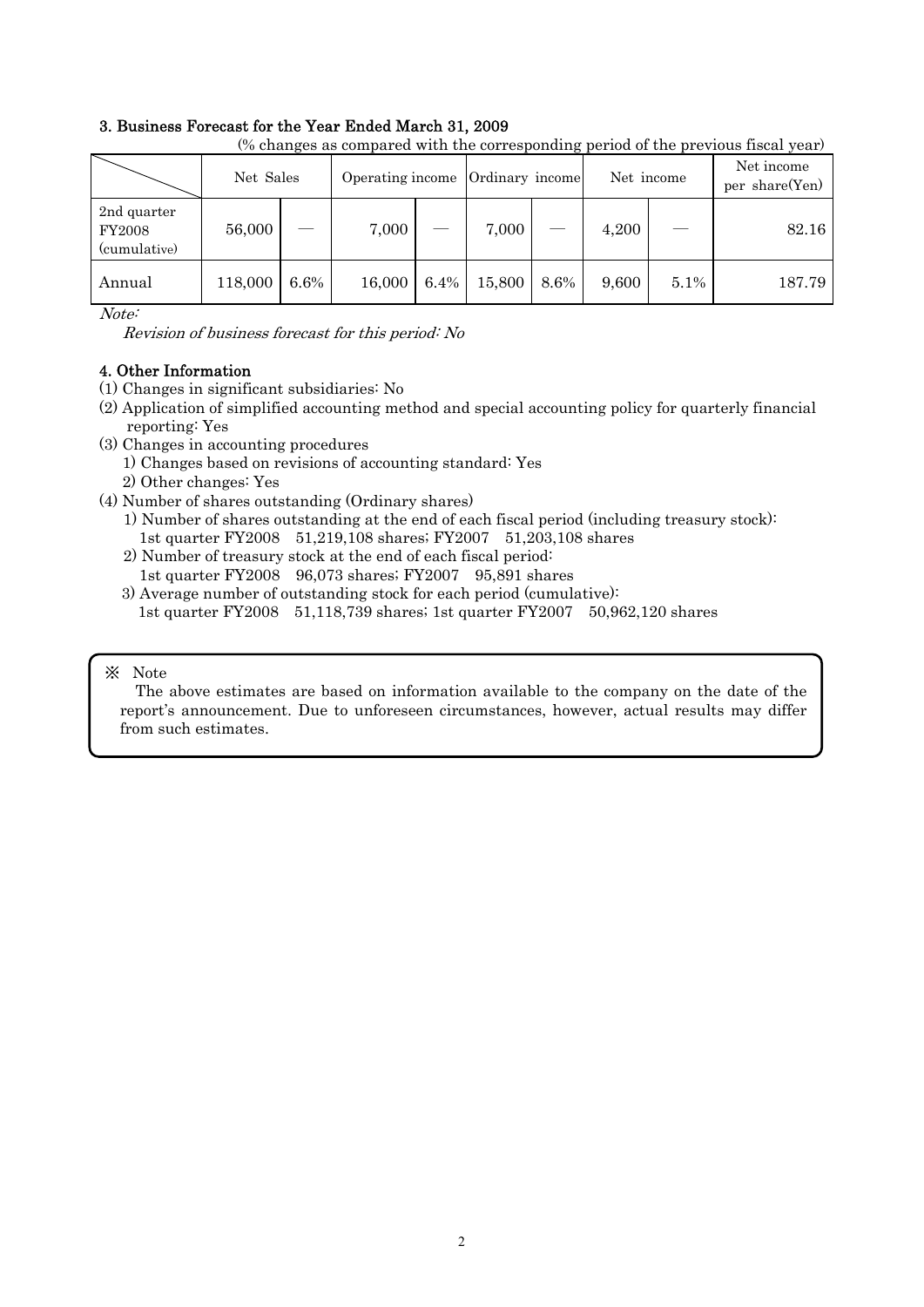#### Financial performance

#### 1. Performance analysis

During this fiscal quarter (from April 1 to June 30, 2008), the Japanese economy has decelerated further as growth in business investment and consumer spending began to slow amid the soaring prices of crude oil and other raw materials. The US economy is experiencing a prolonged recession due to the combination of the subprime mortgage crisis and the surge in crude oil and food prices, which resulted in low consumer spending and business restructuring as corporate earnings deteriorated. The European economy, on the other hand, has continued to grow steadily, despite concerns about rising inflationary pressures. The Asian economy as a whole also continued to grow rapidly, led by high growth in China and India.

On the healthcare segment, in April 2008 the Ministry of Health, Labour and Welfare of Japan (MHLW) obliged health insurance associations to have their members undergo specific health examinations and specific health guidance with a view towards early detection of "metabolic syndrome." Part of the government's ongoing healthcare system reform, this marked a major shift in their healthcare policy from disease treatment to preventive medicine, and is thus expected to create new demand for healthcare investment.

Overseas, while developed countries in Europe and North America continue to curb their healthcare expenditures through healthcare system reform, some Asian countries including China are promoting the development of their healthcare infrastructures as their economies grow.

Under these circumstances, the Sysmex Group acquired approval from the MHLW for manufacture and sale of our in vitro diagnostic reagent used for detection of breast cancer lymph node metastasis. During surgery for early-stage breast cancer, it has been standard procedure to determine whether or not the cancer has metastasized to the lymph node by performing a histopathological diagnosis based on microscopic observation. By integrating the use of this reagent with our dedicated analyzer this procedure can now be performed automatically in Japan for the first time.

Also, Sysmex became the first Japanese company to obtain permission from the Ministry of Agriculture, Forestry and Fisheries for production and sale of kits for the rapid examination of chickens for influenza viruses. Preparations are underway for market introduction.

Meanwhile, the Mongolian Ministry of Health decided to adopt our hematology analyzers as standard instruments for use in their blood tests. The analyzers are to be applied to an external quality control program which is being promoted by the Ministry among medical institutions nationwide. This is a testament to their recognition of the reliability of our products and our preparations for quality control and related know-how that we have accumulated in Japan and other developed countries. The Chinese and Thai governments have followed suit, and are using our products as standard instruments for use in blood tests. We will continue to strengthen our presence in emerging countries, while at the same time assisting them in enhancing the quality of healthcare through academic publicity and other means.

In the Japanese market, we continued to focus on providing solutions amid a difficult business environment. As a result, our net sales were 6,882 million yen (up 9.0% from the same quarter of the previous fiscal year). Starting in April 2008, we began sales and customer service activities for bioMérieux of France, a world leader in the field of in vitro diagnostics, following our equity participation in their Japanese subsidiary.

In the Americas, we are maintaining high growth thanks to the expansion of direct sales territories and support networks. In the Latin American market, our business is expanding with successful bids and our systems sales faring well. In Europe, we accelerated the switchover to the direct sales and support system in France. We also worked to increase our penetration into emerging markets in the Middle East and Africa. In China and the Asia Pacific region, we promoted development of the direct sales and support system and the solution business. As a result, our overseas sales were 19,274 million yen (up 11.2% from the same quarter of the previous fiscal year), despite the erosion of revenues due to the yen's appreciation against the dollar. The overseas sales ratio was 73.7% (up 0.4 percentage points from the same quarter of the previous fiscal year).

Our consolidated performance for this fiscal quarter was: net sales of 26,157 million yen (up 10.6% from the same quarter of the previous fiscal year), operating income of 2,012 million yen (up 18.3%), ordinary income of 2,770 million yen (up 9.8%), and net income of 1,407 million yen (up 4.6%).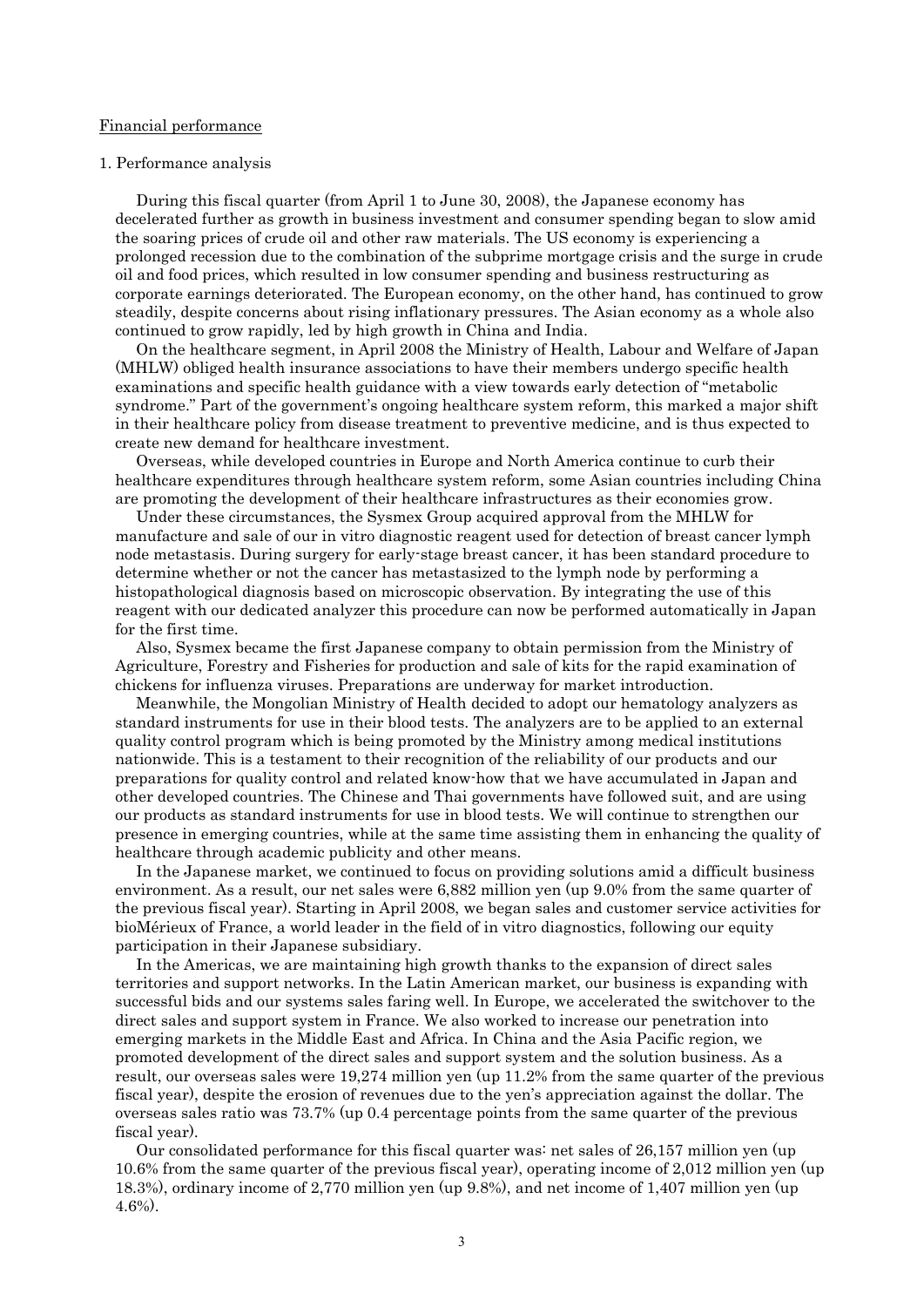#### Performance by geographical segment

#### (1) Japan

As we continued to offer solutions catered to specific customer demands, we recorded net sales of 7,322 million yen (up 11.0% from the same quarter of the previous fiscal year).

Operating income was 736 million yen (down 18.2% from the same quarter of the previous fiscal year), as the increase in sales including exports to overseas affiliates was offset negatively by the increase in selling, general and administrative expenses.

#### (2) The Americas

Now that our direct sales territories and support networks are expanded, we have been awarded a high rating in a third-party customer satisfaction survey. Based on high product reliability and customer satisfaction, we focused on offering better after-sale support and expanding the customer base, which resulted in the growth of the hematology business. Despite the negative impact caused by the appreciation of the yen, we recorded net sales of 5,932 million yen (up 22.2% from the previous first quarter).

Operating income was 214 million yen (up 22.2% from the same quarter of the previous fiscal year), as the increase in selling, general and administrative expenses was more than offset by sales growth.

#### (3) Europe

The switchover to the direct sales and support system helped to increase sales in France. We also achieved sales expansion in the Middle East and Africa. By segment, the hematology and urinalysis businesses fared well. As a result, we recorded net sales of 9,843 million yen (up 4.6% from the same quarter of the previous fiscal year).

Operating income was 1,401 million yen (up 27.9% from the same quarter of the previous fiscal year), with a sales increase and cost reduction offsetting the increase in selling, general and administrative expenses.

#### (4) China

Due to the brisk performance of the hematology and urinalysis businesses, we recorded net sales of 1,855 million yen (up 4.4% from the same quarter of the previous fiscal year).

Operating income was 196 million yen (up 34.2% from the same quarter of the previous fiscal year), with sales growth offsetting the increase in selling, general and administrative expenses. (5) Asia Pacific

With the hematology, coagulation, and urinalysis businesses all faring well, we recorded sales of 1,202 million yen (up 19.2% from the same quarter of the previous fiscal year).

Operating income was 208 million yen (up 112.2% from the same quarter of the previous fiscal year), as sales increased while selling, general and administrative expenses decreased.

### 2. Balance sheet and cash flow

#### (1) Total assets, total liabilities, and equity

Total assets increased by 13,643 million yen to 122,670 million yen compared to the previous fiscal year end, mainly due to a 10,100 million yen increase in tangible fixed assets, including the new R&D facility Sysmex Techno Park and recording of the leased asset.

Liabilities increased by 14,427 million yen to 44,338 million yen, mainly due to a 6,902 million yen increase in short-term loans.

Total equity decreased by 784 million yen to 78,332 million yen. This is mainly due to a 1,972 million yen reduction of earned surplus from the beginning balance upon recording of the existing leased asset and liabilities on the consolidated balance sheet when accounting principles at overseas subsidiaries were unified, as well as a 1,173 million yen increase in foreign currency translation adjustments.

The equity ratio was 63.5%, a decrease of 8.7 point from 72.2% at the previous fiscal year end.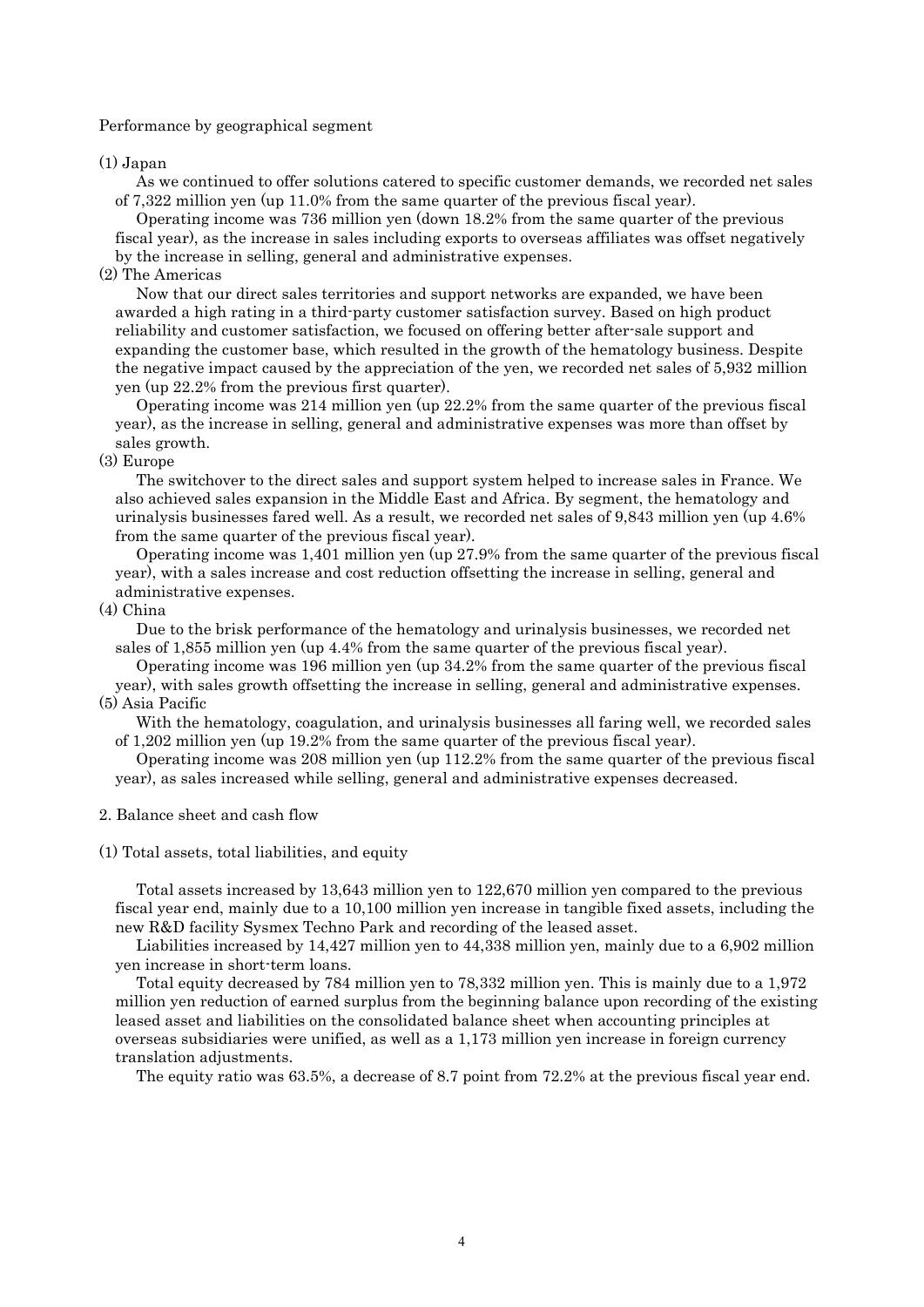### (2) Cash flows

The balance of cash and cash equivalents (hereinafter, "Cash") at the end of this fiscal quarter increased by 1,161 million yen to 10,841 million yen compared with that at the previous fiscal year end. Following are major cash flow movements by different activities and their factors.

#### (Operating cash flow)

Cash flow from operating activities was 808 million yen, 313 million yen more than that of the same quarter of the previous fiscal year due to income before income tax for 2,471 million yen (68 million yen less than the same quarter of the previous fiscal year), depreciation and amortization for 1,771 million yen (762 million yen less than the same quarter of the previous fiscal year), decrease of notes and accounts receivable for 2,642 million yen (535 million yen less than the same quarter of the previous fiscal year), and increase of inventories for 964 million yen (189 million yen less than the same quarter of the previous fiscal year).

#### (Investing cash flow)

Cash outflow as a result of investing activities was 4,840 million yen, increase of 3,391 million yen from the same quarter of the previous fiscal year. This is mainly due to an increase in payment by 3,133 million yen to 4,227 million yen for purchases of tangible fixed assets for the construction of the Sysmex Techno Park.

### (Financing cash flow)

Cash inflow as result of financing activities was 4,775 million yen, (938 million yen spent at the end of the same quarter of the previous fiscal year) due to 6,852 million yen increase in short-term loans (2 million yen reversal at the end of the same quarter of the previous fiscal year), and dividend paid for 1,431 (419 million yen less than the same quarter of the previous fiscal year.

### 3. Note for consolidated financial forecast

In this fiscal quarter, we achieved both sales and profit growth over the same quarter of the previous fiscal year. However, since we expect our performance during the rest of this fiscal year to be in line with our original guidelines, we maintain our second quarter and full-year financial forecasts which were announced on May 8, 2008.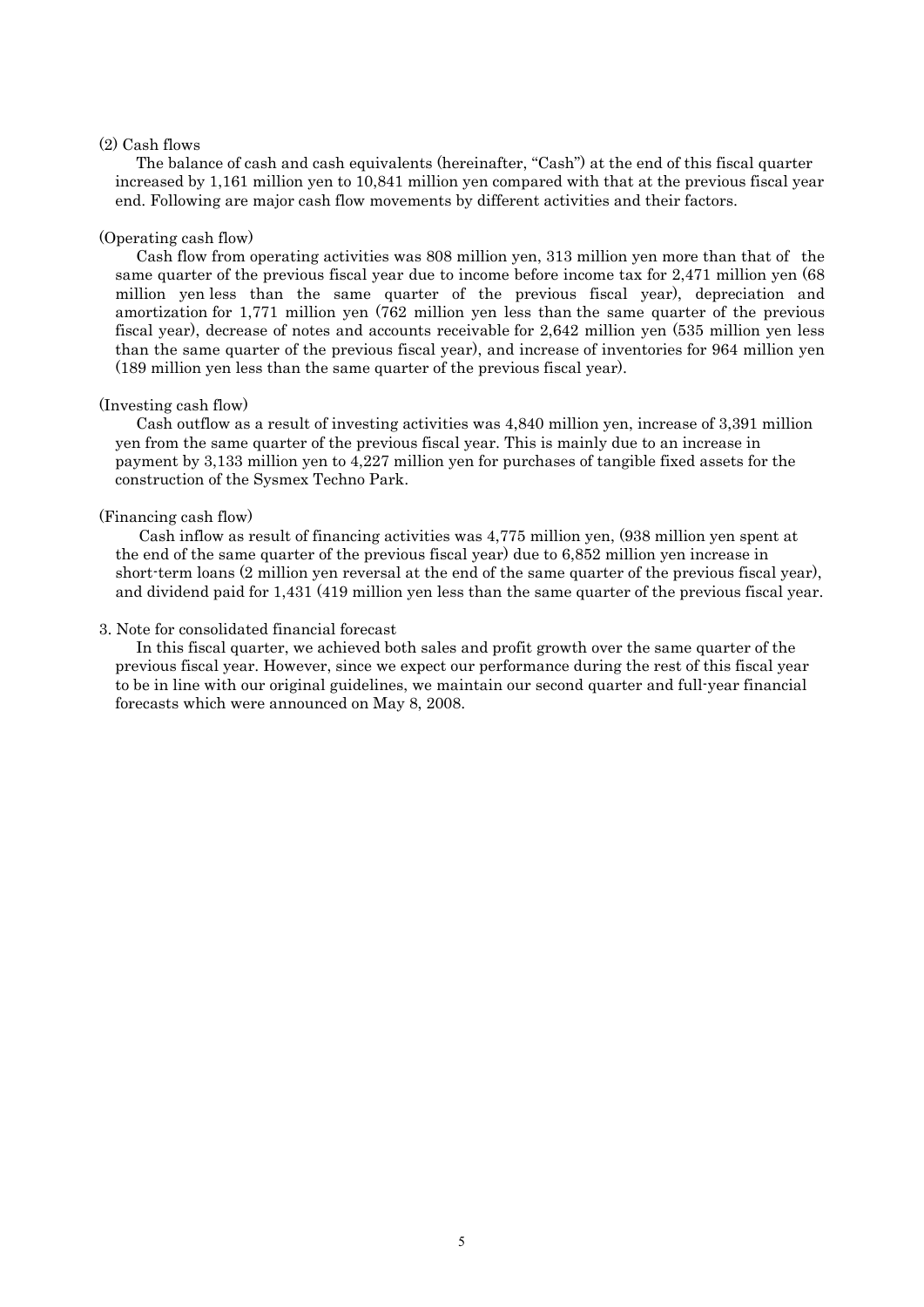## Consolidated Balance Sheets

|                                                       | Previous 1st quarter |               | Current 1st<br>quarter |               | Change   |               | Previous year         |               |  |
|-------------------------------------------------------|----------------------|---------------|------------------------|---------------|----------|---------------|-----------------------|---------------|--|
|                                                       | (As of June 30,2007) |               | (As of June 30,2008)   |               |          |               | (As of March 31.2008) |               |  |
| Items                                                 | Amount               | $\frac{0}{0}$ | Amount                 | $\frac{0}{0}$ | Amount   | $\frac{0}{6}$ | Amount                | $\frac{0}{0}$ |  |
| (Assets)                                              |                      |               |                        |               |          |               |                       |               |  |
| I Current assets                                      |                      |               |                        |               |          |               |                       |               |  |
| Cash and deposits                                     | 11,265               |               | 10,868                 |               | $-397$   |               | 9,694                 |               |  |
| Notes and accounts receivable-trade                   | 29,562               |               | 31,807                 |               | 2,244    |               | 32,965                |               |  |
| Short-term investment securities                      | 29                   |               | 100                    |               | 71       |               | 71                    |               |  |
| Inventories                                           | 18,801               |               | 20,166                 |               | 1,365    |               | 18,341                |               |  |
| Others                                                | 5,549                |               | 7,086                  |               | 1,536    |               | 5,850                 |               |  |
| Total current assets                                  | 65,208               | 63.5          | 70,030                 | 57.1          | 4,821    | 7.4           | 66,923                | 61.4          |  |
| П<br>Noncurrent assets                                |                      |               |                        |               |          |               |                       |               |  |
| Total Property, plant and equipment                   | 24,444               | 23.8          | 39,182                 | 31.9          | 14,738   | 60.3          | 29,082                | 26.7          |  |
| <b>Total Intangible assets</b>                        | 5,309                | 5.2           | 5,655                  | 4.6           | 346      | 6.5           | 5,795                 | 5.3           |  |
| Total Investments and other assets                    | 7,693                | 7.5           | 7,801                  | 6.4           | 108      | 1.4           | 7,226                 | 6.6           |  |
| <b>Total Noncurrent assets</b>                        | 37.447               | 36.5          | 52.640                 | 42.9          | 15,192   | 40.6          | 42,103                | 38.6          |  |
| <b>Total assets</b>                                   | 102,655              | 100.0         | 122,670                | 100.0         | 20,014   | 19.5          | 109,027               | 100.0         |  |
| (Liabilities)                                         |                      |               |                        |               |          |               |                       |               |  |
| I Current liabilities                                 |                      |               |                        |               |          |               |                       |               |  |
| Notes and accounts payable-trade                      | 9,690                |               | 11,415                 |               | 1,724    |               | 11,247                |               |  |
| Short-term loans payable                              | 65                   |               | 7,448                  |               | 7,383    |               | 546                   |               |  |
| Others                                                | 15,306               |               | 16,987                 |               | 1,680    |               | 14,447                |               |  |
| Total current liabilities                             | 25.062               | 24.4          | 35.851                 | 29.2          | 10,788   | 43.0          | 26,241                | 24.1          |  |
| II Noncurrent liabilities                             |                      |               |                        |               |          |               |                       |               |  |
| Long-term loans payable                               | 82                   |               | $\mathbf{1}$           |               | $-80$    |               | 13                    |               |  |
| Provision for retirement benefits                     | 149                  |               | 402                    |               | 252      |               | 354                   |               |  |
| Others                                                | 3,033                |               | 8,083                  |               | 5,049    |               | 3,300                 |               |  |
| <b>Total Noncurrent liabilities</b>                   | 3,265                | 3.2           | 8,486                  | 6.9           | 5,221    | 159.9         | 3,668                 | 3.3           |  |
| <b>Total liabilities</b>                              | 28,327               | 27.6          | 44,338                 | 36.1          | 16,010   | 56.5          | 29,910                | 27.4          |  |
| (Net assets)                                          |                      |               |                        |               |          |               |                       |               |  |
| I Shareholders' equity                                |                      |               |                        |               |          |               |                       |               |  |
| Capital stock                                         | 8,550                |               | 8,664                  |               | 113      |               | 8.651                 |               |  |
| Capital surplus                                       | 13,488               |               | 13,602                 |               | 114      |               | 13,588                |               |  |
| Retained earnings                                     | 48,971               |               | 53,741                 |               | 4,770    |               | 55,737                |               |  |
| Treasury stock                                        | $-168$               |               | $-186$                 |               | $-17$    |               | $-185$                |               |  |
| Total shareholders' equity                            | 70,841               | 69.0          | 75,821                 | 61.8          | 4,980    | 7.0           | 77,791                | 71.4          |  |
| II Valuation and translation adjustments              |                      |               |                        |               |          |               |                       |               |  |
| Valuation difference on available for sale securities | 862                  |               | 272                    |               | $-589$   |               | 351                   |               |  |
| Foreign currency translation adjustment               | 2,447                |               | 1,784                  |               | $-662$   |               | 610                   |               |  |
| Total valuation and translation adjustments           | 3,309                | 3.2           | 2,057                  | 1.7           | $-1,252$ | $-37.8$       | 962                   | 0.9           |  |
| III Subscription rights to shares                     |                      |               | 325                    | 0.3           | 325      |               | 236                   | 0.2           |  |
| <b>IV Minority interests</b>                          | 177                  | 0.2           | 128                    | 0.1           | $-48$    | $-27.6$       | 127                   | 0.1           |  |
| Total net assets                                      | 74,328               | 72.4          | 78,332                 | 63.9          | 4,004    | 5.4           | 79,117                | 72.6          |  |
| Total liabilities and net assets                      | 102,655              | 100.0         | 122,670                | 100.0         | 20,014   | 19.5          | 109,027               | 100.0         |  |

(Note) fractions of one million yen are rounded off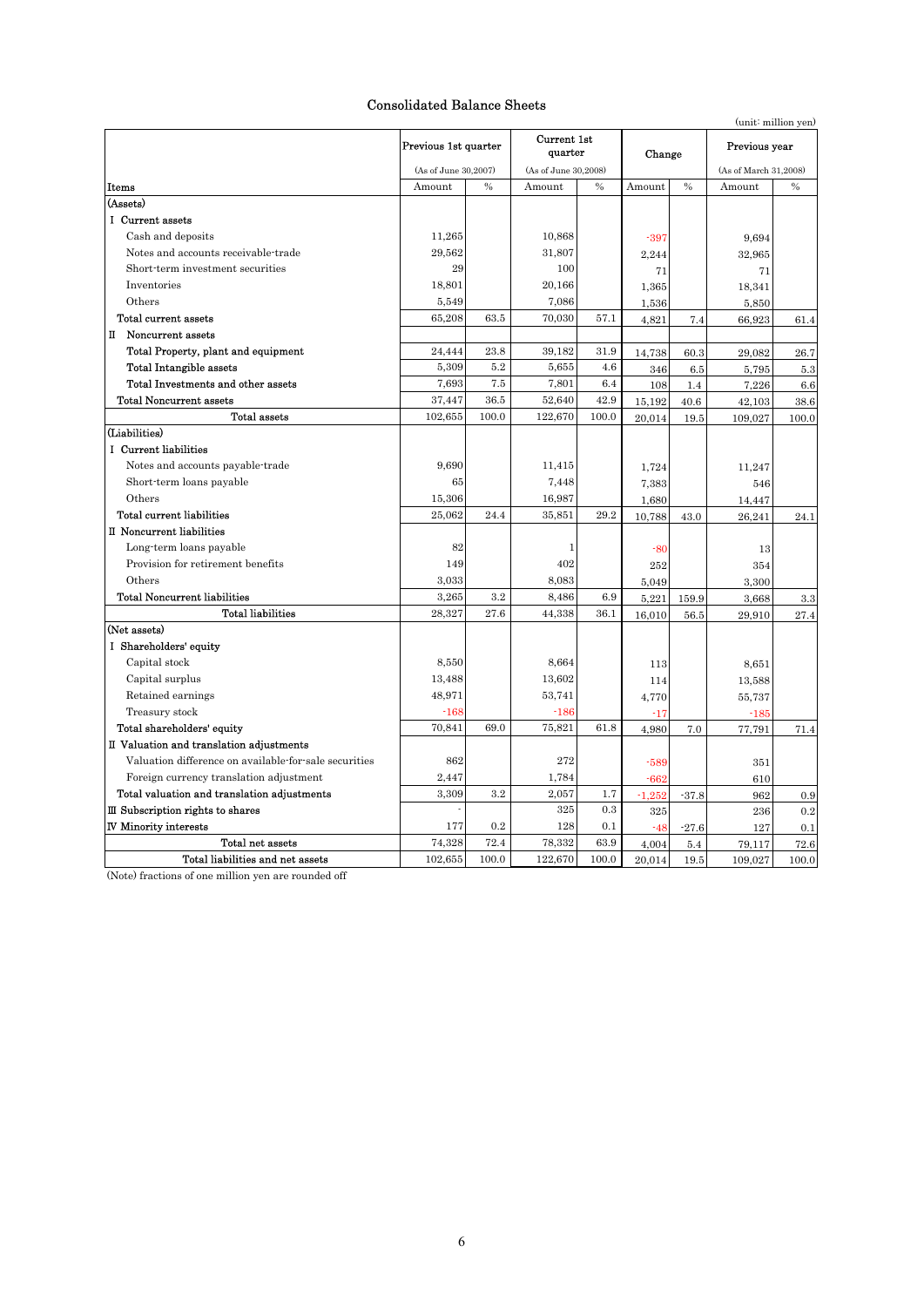## Consolidated Statements of Income

|                                                  |                      |        |                      |               |        |               | (unit: million yen)   |        |
|--------------------------------------------------|----------------------|--------|----------------------|---------------|--------|---------------|-----------------------|--------|
|                                                  | Previous 1st quarter |        | Current 1st quarter  |               |        | Change        | Previous year         |        |
|                                                  | (Ended June 30,2007) |        | (Ended June 30,2008) |               |        |               | (Ended March 31,2008) |        |
| Items                                            | Amount               | $\%$   | Amount               | $\frac{0}{0}$ | Amount | $\frac{0}{0}$ | Amount                | $\%$   |
| I Net sales                                      | 23,649               | 100.0  | 26,157               | 100.0         | 2.507  | 10.6          | 110,724               | 100.0  |
| II Cost of sales                                 | 9,649                | 40.8   | 9,708                | 37.1          | 59     | 0.6           | 45.396                | 41.0   |
| Gross profit                                     | 14.000               | 59.2   | 16,448               | 62.9          | 2,447  | 17.5          | 65,327                | 59.0   |
| III Selling, general and administrative expenses | 12,300               | 52.0   | 14,436               | 55.2          | 2.135  | 17.4          | 50.293                | 45.5   |
| Operating income                                 | 1,700                | 7.2    | 2,012                | 7.7           | 311    | 18.3          | 15,033                | 13.6   |
| <b>IV</b> Non-operating income                   |                      |        |                      |               |        |               |                       |        |
| Interest and dividends income                    | 61                   |        | 48                   |               | $-13$  |               | 225                   |        |
| Foreign exchange gains                           | 675                  |        | 691                  |               | 16     |               |                       |        |
| Others                                           | 149                  |        | 172                  |               | 23     |               | 655                   |        |
| Total non-operating income                       | 885                  | 3.8    | 912                  | 3.5           | 26     | 3.0           | 880                   | 0.8    |
| V Non-operating expenses                         |                      |        |                      |               |        |               |                       |        |
| Interest expenses                                | 6                    |        | 108                  |               | 101    |               | 33                    |        |
| Foreign exchange losses                          |                      |        |                      |               |        |               | 1,048                 |        |
| Others                                           | 57                   |        | 45                   |               | $-11$  |               | 287                   |        |
| Total non-operating expenses                     | 63                   | 0.3    | 153                  | 0.6           | 90     | 142.1         | 1,369                 | 1.3    |
| Ordinary income                                  | 2.522                | 10.7   | 2.770                | 10.6          | 248    | 9.8           | 14,545                | 13.1   |
| VI Extraordinary profits                         | 28                   | 0.1    | 50                   | 0.2           | 21     | 75.3          | 40                    | 0.1    |
| <b>VII Extraordinary loss</b>                    | 10                   | 0.0    | 349                  | 1.3           | 338    | 3092.6        | 661                   | 0.6    |
| Income before income taxes and minority interest | 2,540                | 10.8   | 2,471                | 9.5           | $-68$  | $-2.7$        | 13,924                | 12.6   |
| Income taxes-current                             | 1,391                | 5.9    | 1,437                | 5.5           | 45     | 3.3           | 5,245                 | 4.8    |
| Income taxes-deferred                            | $-217$               | $-0.9$ | $-371$               | $-1.4$        | $-154$ | 70.8          | $-428$                | $-0.4$ |
| Minority interest                                | 21                   | 0.1    | -1                   | 0.0           | $-22$  |               | $-24$                 | $-0.0$ |
| Net income                                       | 1,345                | 5.7    | 1,407                | 5.4           | 61     | 4.6           | 9,131                 | 8.2    |

(Note) fractions of one million yen are rounded off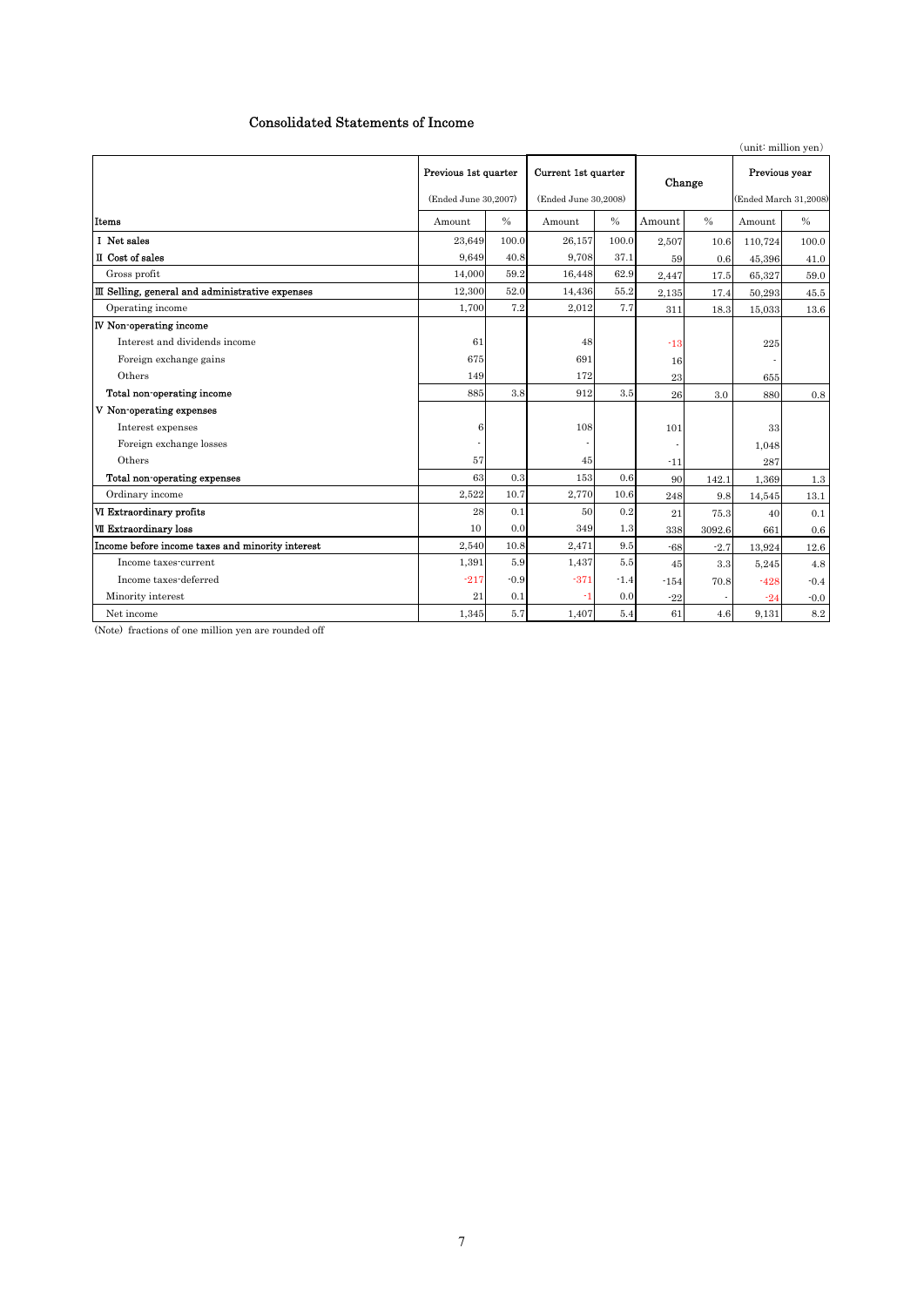# Consolidated Statements of Cash Flows

| Consolidated Statements of Cash Flows                                                       |                      |                     | (unit: million yen)                        |
|---------------------------------------------------------------------------------------------|----------------------|---------------------|--------------------------------------------|
|                                                                                             | Previous 1st quarter | Current 1st quarter | Previous year                              |
| Items                                                                                       | (Ended June 30,2007) |                     | (Ended June 30,2008) (Ended March 31,2008) |
| I Net cash provided by (used in) operating activities                                       |                      |                     |                                            |
| Income before income taxes                                                                  | 2.540                | 2,471               | 13,924                                     |
| Depreciation and amortization                                                               | 1,008                | 1,771               | 3,958                                      |
| Decrease (increase) in notes and accounts receivable-trade                                  | 3.178                | 2,642               | $-2,462$                                   |
| Decrease (increase) in inventories                                                          | $-1,153$             | $-964$              | $-1,917$                                   |
| Increase (decrease) in notes and accounts payable-trade                                     | $-1.923$             | $-1,147$            | 1,468                                      |
| Others                                                                                      | $-1.073$             | $-1,798$            | 2,878                                      |
| Subtotal                                                                                    | 2.575                | 2,975               | 17,849                                     |
| Interest and dividends received                                                             | 60                   | 42                  | 218                                        |
| Interest expenses paid                                                                      | -4                   | $-102$              | $-18$                                      |
| Income taxes paid                                                                           | $-2.136$             | $-2.107$            | $-6,415$                                   |
| Net cash provided by (used in) operating activities                                         | 495                  | 808                 | 11,634                                     |
| II Net cash provided by (used in) investment activities                                     |                      |                     |                                            |
| Purchase of property, plant and equipment                                                   | $-1.094$             | $-4,227$            | $-8,265$                                   |
| Purchase of intangible assets                                                               | $-438$               | $-271$              | $-2,460$                                   |
| Others                                                                                      | 84                   | $-342$              | $-2,157$                                   |
| Net cash provided by (used in) investment activities                                        | $-1.449$             | $-4.840$            | $-12,883$                                  |
| III Net cash provided by (used in) financing activities                                     |                      |                     |                                            |
| Net increase (decrease) in short-term loans payable                                         | -2                   | 6,852               | 491                                        |
| Repayment of long-term loans payable                                                        | $-19$                | -14                 | $-66$                                      |
| Cash dividends paid                                                                         | $-1,011$             | $-1,431$            | $-2,031$                                   |
| Others                                                                                      | 94                   | $-630$              | 290                                        |
| Net cash provided by (used in) financing activities                                         | $-938$               | 4,775               | $-1,316$                                   |
| IV Effect of exchange rate change on cash and cash equivalents                              | 344                  | 418                 | $-479$                                     |
| V Net increase (decrease) in cash and cash equivalents                                      | $-1.547$             | 1,161               | $-3,044$                                   |
| VI Cash and cash equivalents at beginning of term                                           | 12,714               | 9,679               | 12,714                                     |
| VII Increase of cash and cash equivalents due to fiscal year-end<br>change for subsidiaries |                      |                     | 8                                          |
| WIII Cash and cash equivalents at end of term                                               | 11.175               | 10.841              | 9.679                                      |

(Note) fractions of one million yen are rounded off